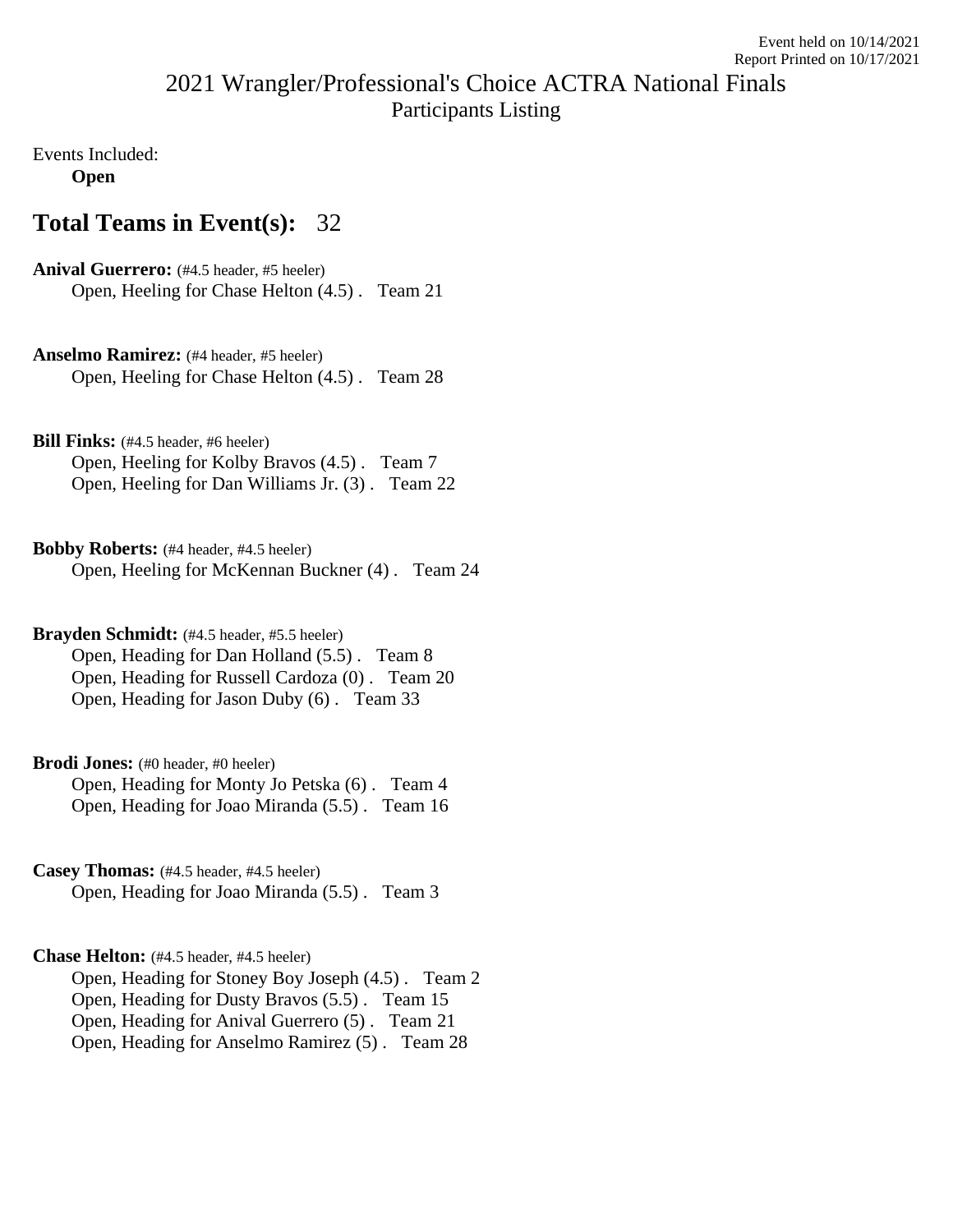**CJ Cash:** (#5 header, #5 heeler) Open, Heeling for TC Hammack (3.5) . Team 6 Open, Heeling for Kolby Bravos (4.5) . Team 23

**Clay O'brien Cooper:** (#0 header, #7 heeler) Open, Heeling for Spencer Mitchell (7) . Team 11 Open, Heeling for Daniel Green (6) . Team 18 Open, Heeling for Tommy Lee (4) . Team 32

Dan Holland: (#4 header, #5.5 heeler) Open, Heeling for Brayden Schmidt (4.5) . Team 8 Open, Heeling for TC Hammack (3.5) . Team 30

**Dan Williams Jr.:** (#3 header, #0 heeler) Open, Heading for Stoney Boy Joseph (4.5) . Team 14 Open, Heading for Bill Finks (6) . Team 22 Open, Heading for Jason Duby (6) . Team 26

**Daniel Green:** (#6 header, #5.5 heeler) Open, Heading for Russell Cardoza (0) . Team 5 Open, Heading for Monty Jo Petska (6) . Team 12 Open, Heading for Clay O'brien Cooper (7) . Team 18 Open, Heading for Spencer Mitchell (6) . Team 25

Dario Ceresola: (#4 header, #2.5 heeler) Open, Heading for Daunte Ceresola (3) . Team 9

**Daunte Ceresola:** (#2 header, #3 heeler) Open, Heeling for Dario Ceresola (4) . Team 9

**Dusty Bravos:** (#4 header, #5.5 heeler) Open, Heeling for Kolby Bravos (4.5) . Team 1 Open, Heeling for Chase Helton (4.5) . Team 15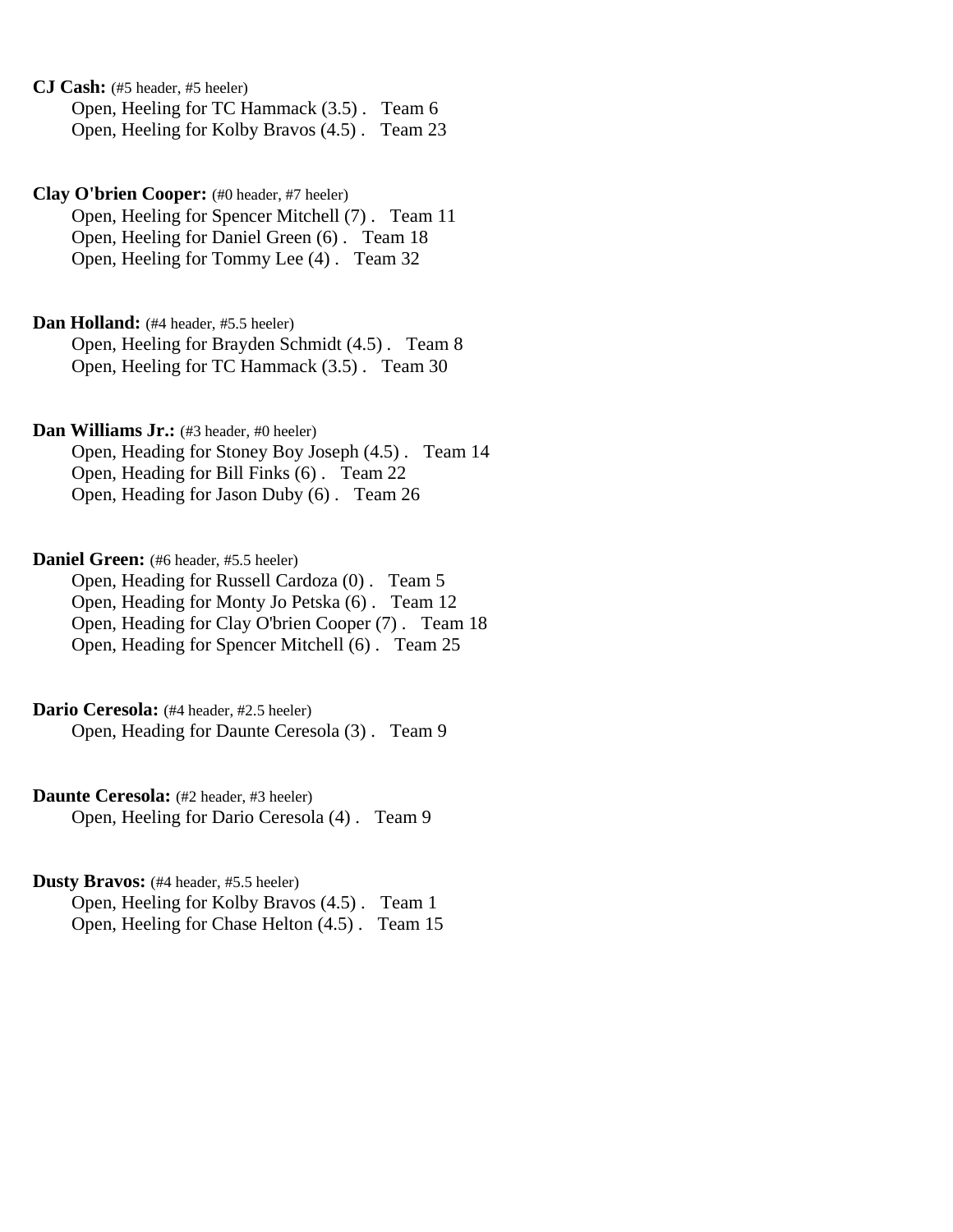**Jason Duby:** (#4.5 header, #6 heeler) Open, Heeling for Russell Cardoza (0) . Team 13 Open, Heeling for Spencer Mitchell (7) . Team 19 Open, Heeling for Dan Williams Jr. (3) . Team 26 Open, Heeling for Brayden Schmidt (4.5) . Team 33

**Joao Miranda:** (#3.5 header, #5.5 heeler) Open, Heeling for Casey Thomas (4.5) . Team 3 Open, Heeling for Brodi Jones (0) . Team 16

**Kolby Bravos:** (#4.5 header, #4.5 heeler) Open, Heading for Dusty Bravos (5.5) . Team 1 Open, Heading for Bill Finks (6) . Team 7 Open, Heading for Trevor Alves (0) . Team 17 Open, Heading for CJ Cash (5) . Team 23

**McKennan Buckner:** (#4 header, #3.5 heeler) Open, Heading for Bobby Roberts (4.5) . Team 24

**Monty Jo Petska:** (#5 header, #6 heeler) Open, Heeling for Brodi Jones (0) . Team 4 Open, Heeling for Daniel Green (6) . Team 12

**Quade Patzke:** (#5.5 header, #5.5 heeler) Open, Heeling for Tanner Patzke (4.5) . Team 27

**Russell Cardoza:** (#0 header, #0 heeler) Open, Heeling for Daniel Green (6) . Team 5 Open, Heading for Jason Duby (6) . Team 13 Open, Heeling for Brayden Schmidt (4.5) . Team 20 Open, Heading for Spencer Mitchell (6) . Team 31

**Spencer Mitchell:** (#7 header, #6 heeler) Open, Heading for Clay O'brien Cooper (7) . Team 11 Open, Heading for Jason Duby (6) . Team 19 Open, Heeling for Daniel Green (6) . Team 25 Open, Heeling for Russell Cardoza (0) . Team 31